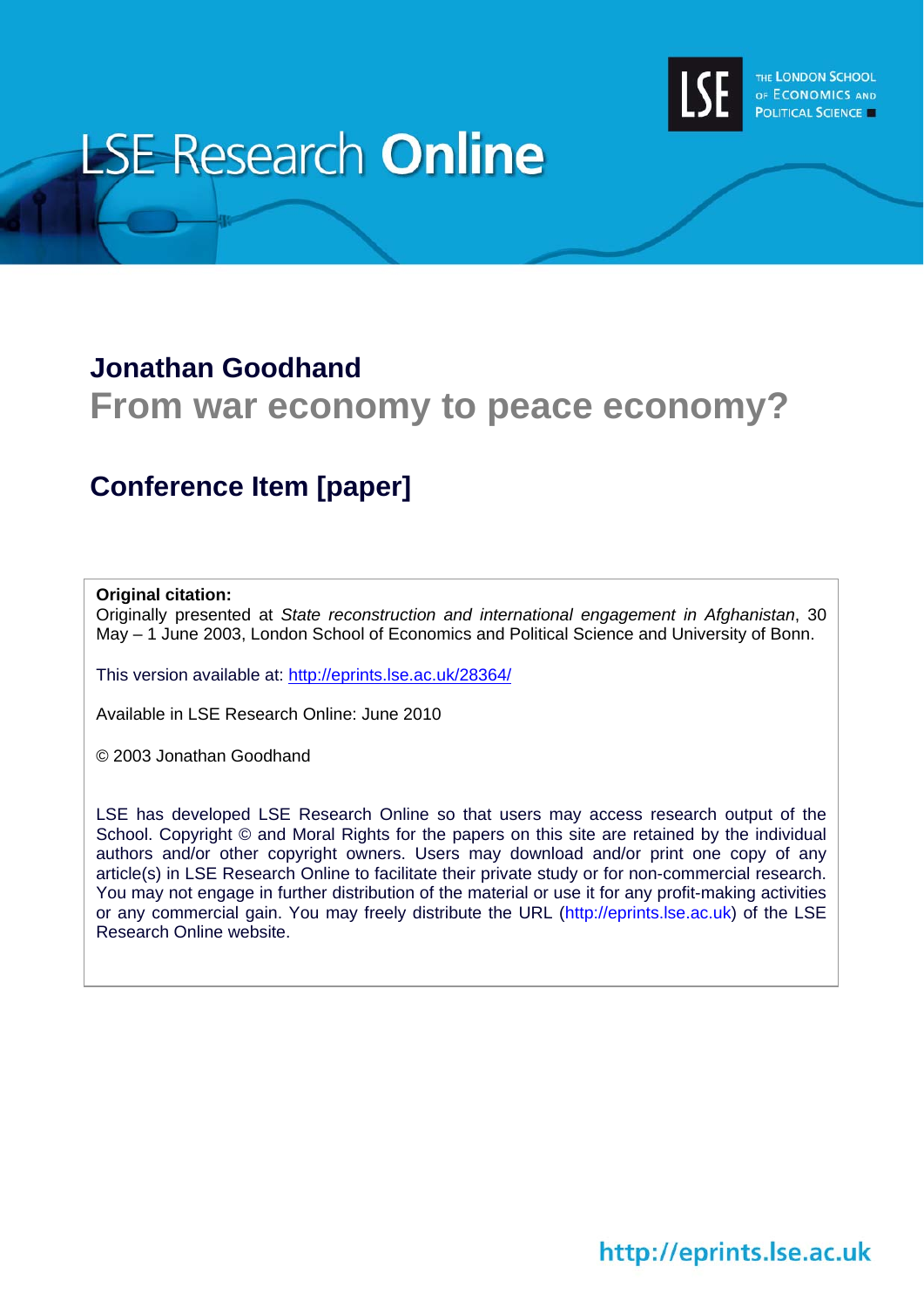#### From war economy to peace economy?

#### **Draft**

#### by Jonathan Goodhand, SOAS, University of London

#### **1. Introduction**

This paper aims to provide an analytical framework for understanding the contemporary dimensions of the Afghan war economy and the implications for current efforts to build peace.<sup>[1](#page-19-0)</sup> "Winning the peace" will depend in no small part on international and domestic efforts to transform the war economy into a peace economy.

Key points emphasized are:

*The dearth of empirically-based research on the war economy.* Policies have frequently been based on limited data and questionable assumptions. The paucity of quantitative and qualitative data on the war economy has held back efforts to respond to the problem. Afghanistan has been an "orphaned conflict" for more than a decade – this applies not only to earlier international attempts to contain rather than resolve the conflict, but also to the lack of serious research inside the country.<sup>[2](#page-19-1)</sup> This paper<sup>3</sup> [d](#page-19-2)raws upon a combination of primary research and secondary sources, however hard data is difficult to come by and frequently unreliable. The rural economy remains to a large extent statistically unknown.<sup>4</sup> Emerging policy is based therefore upon a limited understanding of the processes at work. There is an urgent need to "skill up" in terms of improving understanding through an investment in research and analysis.

*The regional dimensions of the war economy:* Afghanistan is part of a *regional conflict complex*, in other words a "bad neighborhood" which connects other latent and open conflicts within the region, including Kashmir, Tajikistan and the Ferghana Valley. According to Peter Wallensteen, the Central Asia conflict complex is one of 16 regionalized violent conflicts to have occurred since the Cold War.<sup>[5](#page-19-4)</sup> The outer borders of this complex are unclear but for the purpose of this paper the core Central Asian regional complex is defined as Afghanistan and its neighboring countries Pakistan, Iran and all the Central Asian states, i.e. Tajikistan, Uzbekistan, Turkmenistan, Kyrgyzstan and Kazakhstan. The region includes close to 300 million people. Beyond this core regional complex, China, India, Kashmir, the Caucasus and the Middle East, particularly Saudi Arabia, are also significant. The political, religious and socioeconomic networks within this wider regional complex also connect with various conflict stakeholders inside Afghanistan. Afghanistan cannot be disentangled from the wider regional complex(es). A state-centered approach to peacebuilding will fail to meet the more fundamental challenge of transforming inter-state and non-state relations, institutions and economic structures at the regional level.

*The limitations of 'greed' based analysis:* While international representations of the conflict have varied over time and between different actors, a dominant discourse emerged in the 1990s which drew heavily on the writings of those analysing collapsed state, warlord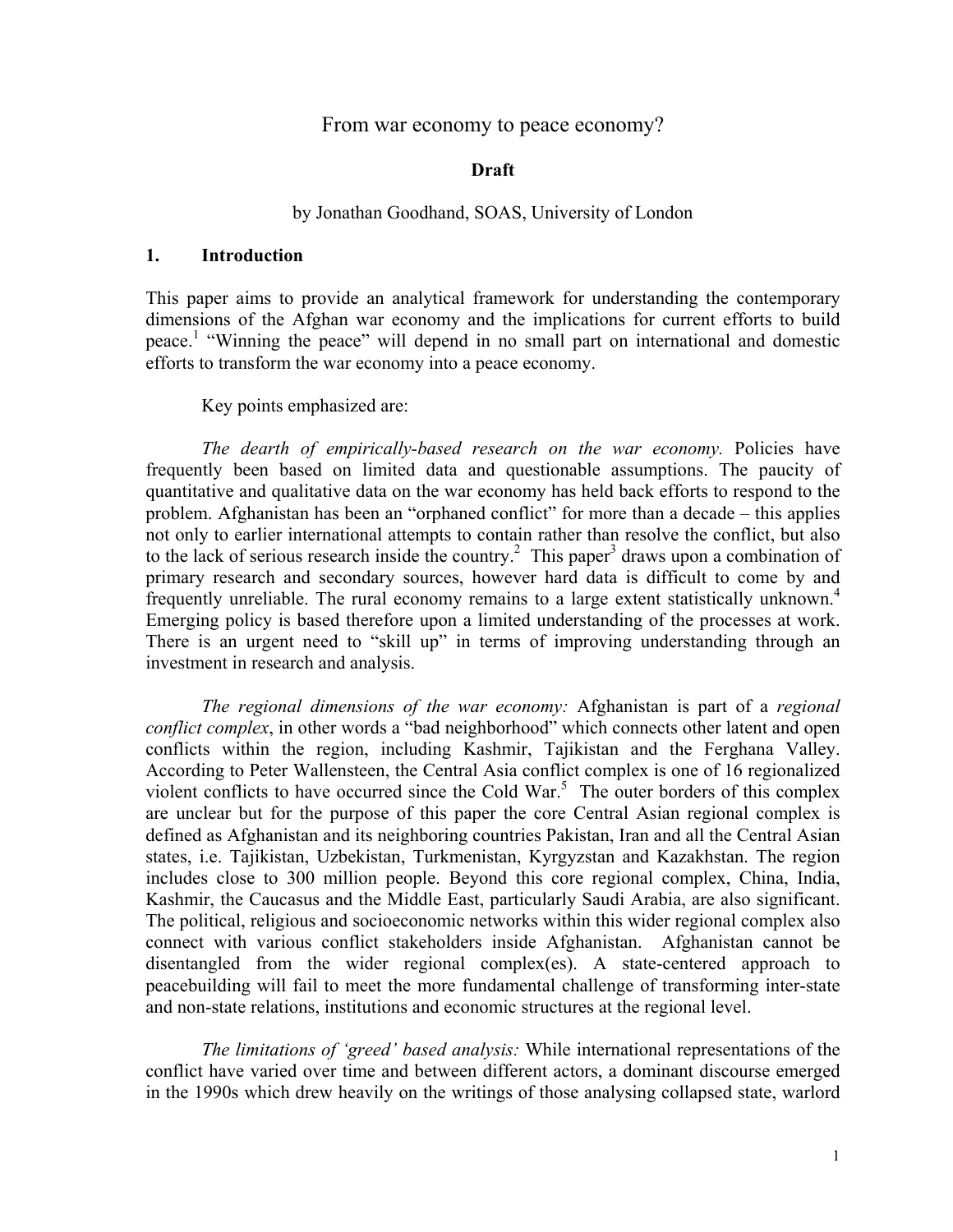conflicts in Africa. This "model" tended to place the war economy at the center of the conflict dynamic. It was assumed that the war had mutated from a Cold War "holy war" driven largely by ideological motives into a regionalized civil war in which economic agendas were the primary driving force. In other words, to borrow David Keen's phrase, war had become "the pursuit of economics by other means.<sup>[6](#page-19-5)</sup> One can question two strands in this representation of the conflict. First, the tendency to "internalize" the conflict leads us dangerously towards the idea that Afghanistan somehow can be treated as though it were an isolation ward. However, our analysis of the war economy highlights its global and regional dimensions. Conceptualizing the war economy as purely or even primarily an internal phenomenon may be politically expedient – since attention is deflected away from the role of international and regional players in causing or fueling this economy – but it is unhelpful in terms of developing robust and intelligent policies. Second, the view that the war is primarily about "greed" rather than "grievance" is simplistic. The opium and cross-border smuggling economies enable different groups to wage war, profit, cope or survive. The assumption that all actors are engaged in war because of a rational economic calculation ignores both the *political* economy and *emotional* economy of the conflict and may lead to policies which assume that the war economy can be transformed simply by applying economic sticks and carrots. It also tends to encourage a belief that the "illicit" economy can and should somehow be ring-fenced and treated in isolation from the "licit" economy. We will argue that the challenge of "winning the peace" is ineluctably a political one involving the creation of institutions that transform incentive systems. And far from criminalizing the profiteers, attempts will need to be made to encourage them to invest their accumulated profits in the licit economy. Similarly a more nuanced analysis of warlords, their capacities and their incentives systems is required. Some for instance may have political ambitions and perhaps could make the transition from warlord to statesman. Opportunities will be missed if they are viewed only as conflict entrepreneurs or economic agents.

*The persistence of the war economy into "peacetime"conditions*. The "post-conflict" tag can be questioned. The political basis for peace is still uncertain with large sections of the population sidelined by the post-Taliban order. Clearly peace would represent a "regional public good." But if the spoils of peace go only to a small group of 'shareholders' there is unlikely to be a sustainable peace. The beneficiaries of war economies are likely to continue resisting central interference and control.

#### **2. War, Shadow, and Coping Economies in Afghanistan**

The term "war economy" is commonly used to include all economic activities legal or illegal carried out in wartime. Here we use the term more narrowly to distinguish it from other types of economy that emerge in wartime conditions. Broadly we can identify three types of economy – the war, shadow and coping economies – that enable different groups to wage war, profit, cope or survive. Each has its own dynamic and patterns of change. The main characteristics of these three economies are:

● *War economy*. The war economy includes both the production, mobilization and allocation of economic resources to sustain a conflict and *economic strategies of war* aimed at the deliberate disempowerment of specific groups.<sup>[7](#page-19-6)</sup> Whereas the former involves the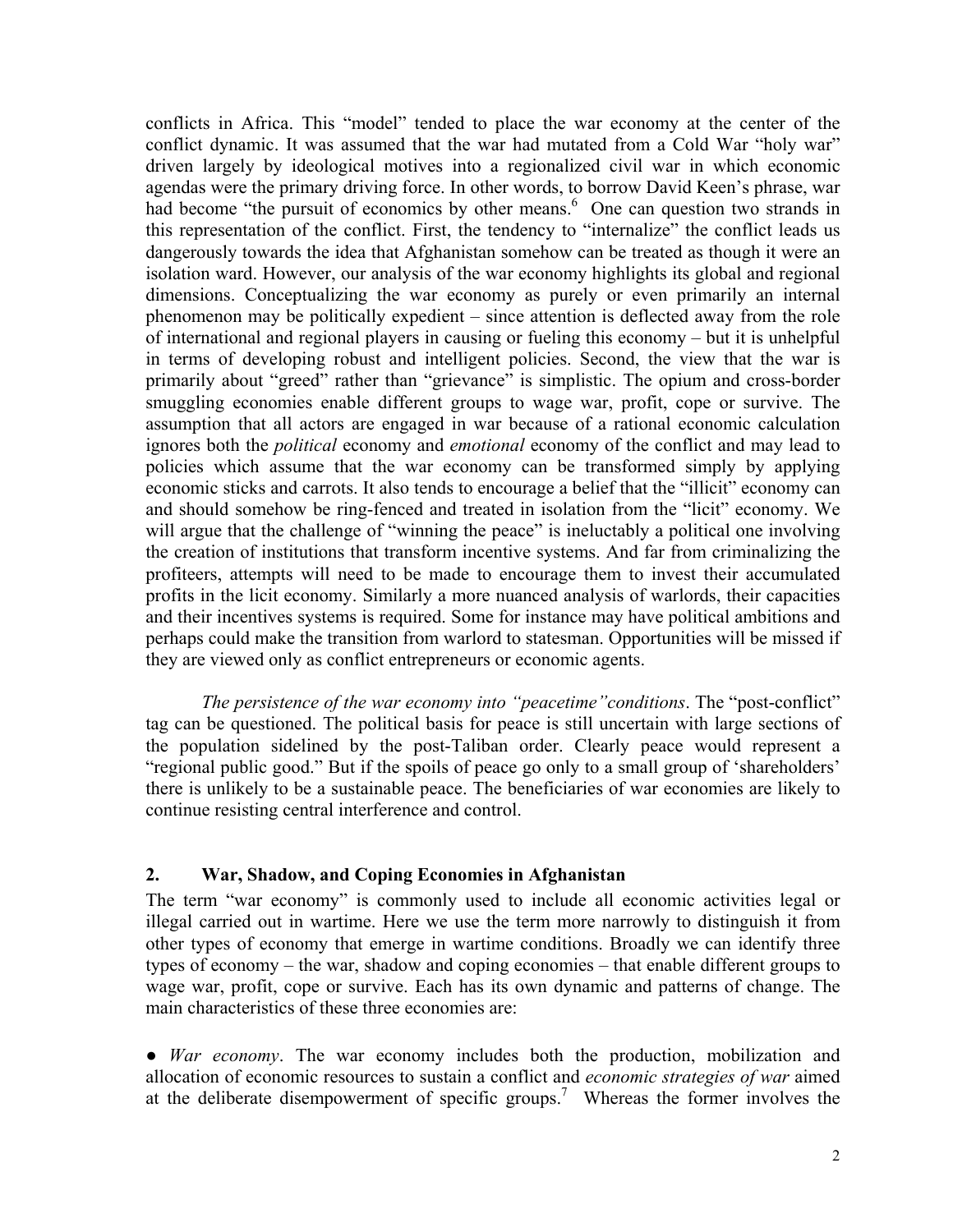generation of resources to wage war, the later involves the destruction of resources to undermine the ability of opposing groups to wage war.

● *Shadow economy*. The terms "black" or "illicit" economies are problematic and value-laden, particularly in contexts where there is a legal vacuum.<sup>[8](#page-19-7)</sup> But we seek here to highlight the distinction between those whose objective is to wage war and those who aim to profit – while in practice these categories may overlap this need not be the case. In most conflicts there are actors who profit from conflict. However, unlike the conflict entrepreneur, the economic entrepreneur operating as part of a shadow economy may have an interest in peace – if peace can enable the maintenance or increase of profits.

• *Coping economy*. The term coping economy refers to population groups that are coping (i.e. using their asset-base non-erosively) or surviving (i.e. using their asset based erosively). These categories are not static and change over time according to the influence of changing political regimes and various external shocks. While direct agricultural production tends to remain an important part of this economy, households tend to diversify into a range of onfarm and off-farm activities to cope or survive.

Table 4.1 presents a typology of these three economies as applied to the case of Afghanistan. While in practice the distinctions among them are not as neat and clear as the table implies, the typology is useful as an analytical framework to understand the particular characteristics of war, and peace, economies in that country.

#### **Table 4.1 Afghanistan: Economies, Actors, Motives and Activities**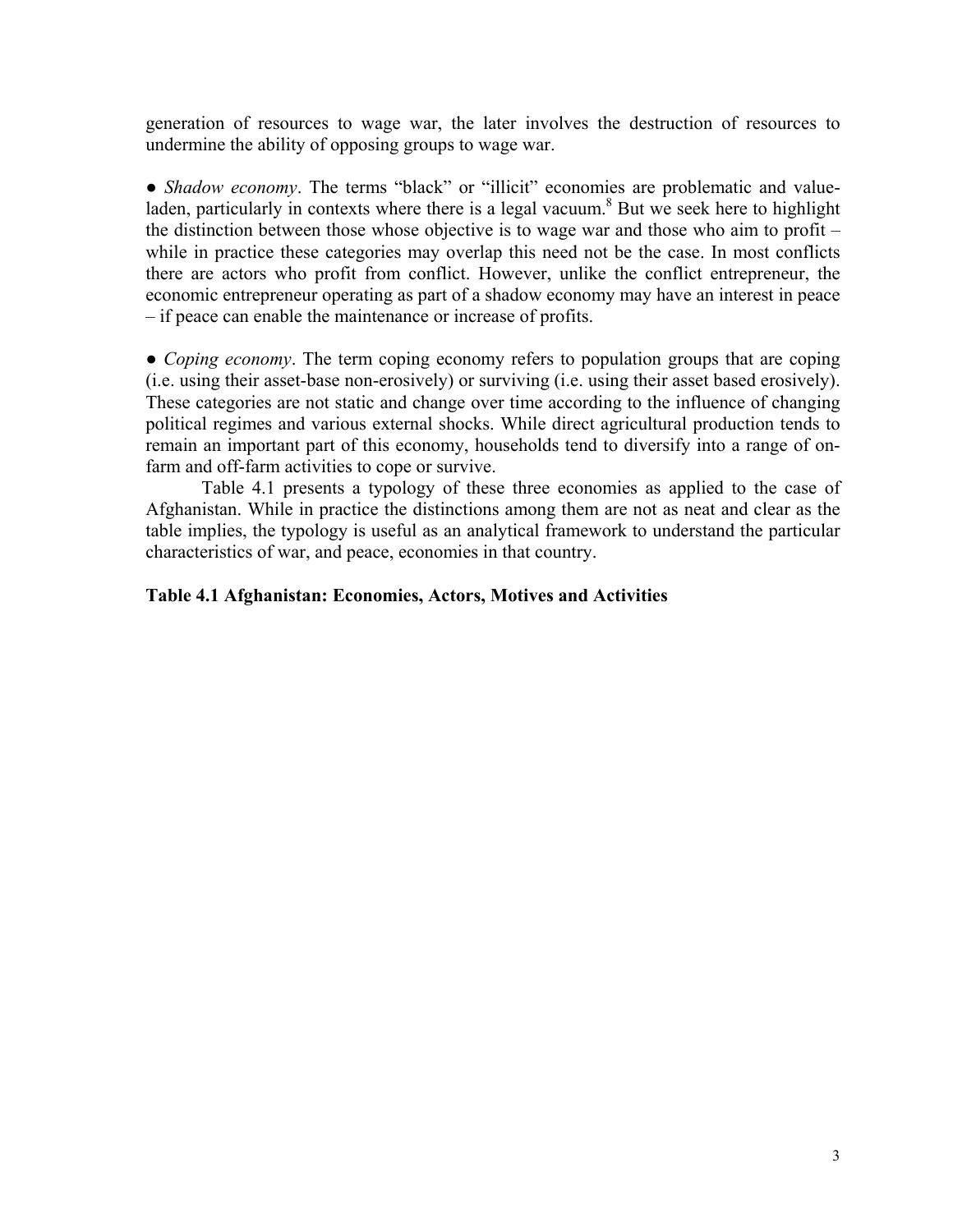|                                                                           | The war economy                                                                                                                                                                                                                                     | The shadow economy                                                                                                                                                                                                                                                | The coping economy                                                                                                                                                                                                                                                           |
|---------------------------------------------------------------------------|-----------------------------------------------------------------------------------------------------------------------------------------------------------------------------------------------------------------------------------------------------|-------------------------------------------------------------------------------------------------------------------------------------------------------------------------------------------------------------------------------------------------------------------|------------------------------------------------------------------------------------------------------------------------------------------------------------------------------------------------------------------------------------------------------------------------------|
| Who?<br>Key actors                                                        | Commanders, "conflict"<br>entrepreneurs,"<br>fighters, suppliers of arms, munitions,<br>equipment.                                                                                                                                                  | Profiteers, transport sector, businessmen; drugs<br>traffickers, "down-stream" actors (truck drivers,<br>poppy farmers)                                                                                                                                           | Poor families and communities – the<br>Afghan majority.                                                                                                                                                                                                                      |
| Why?<br><b>Motivations</b><br>and incentives<br>war<br>tor<br>or<br>peace | To fund the war effort or achieve military<br>objectives<br>Peace may not be in their interest as it may<br>lead to decreased power, status and wealth<br>Fighters may have an interest in peace if<br>there are alternatives sources of livelihood | To make a profit on the margins of the conflict.<br>Entrepreneurs profit from the lack of a strong state<br>and a highly liberal economy                                                                                                                          | To cope and maintain asset bases through<br>low-risk activities, or to survive through<br>asset erosion<br>Peace could enable families to move                                                                                                                               |
|                                                                           |                                                                                                                                                                                                                                                     | Peace could be in their interest if it encourages<br>long-term investment and licit entrepreneurial<br>activity                                                                                                                                                   | beyond subsistence                                                                                                                                                                                                                                                           |
|                                                                           |                                                                                                                                                                                                                                                     | Peace requires alternatives to the shadow economy otherwise a criminalized war economy will<br>become a criminalized peace economy                                                                                                                                |                                                                                                                                                                                                                                                                              |
| How?                                                                      | Taxation of licit and illicit economic                                                                                                                                                                                                              | Opium economy                                                                                                                                                                                                                                                     | Employ diverse livelihood strategies to                                                                                                                                                                                                                                      |
| activities<br>Key<br>and<br>commodities                                   | activities (opium, smuggled<br>consumer<br>goods, lapis and emeralds, wheat, land tax).<br>Money, arms, equipment and fuel from<br>external state and non state actors                                                                              | Cross-border smuggling under ATTA agreement<br>Mass extraction of natural resources (timber,<br>marble)<br>Smuggling of high-value commodities (emeralds,<br>lapis, antiquities, rare fauna)<br>Hawalla (currency order and exchange system)                      | spread risk                                                                                                                                                                                                                                                                  |
|                                                                           |                                                                                                                                                                                                                                                     |                                                                                                                                                                                                                                                                   | Subsistence agriculture<br>Petty trade and small businesses                                                                                                                                                                                                                  |
|                                                                           |                                                                                                                                                                                                                                                     |                                                                                                                                                                                                                                                                   | On-farm and off-farm wage labor                                                                                                                                                                                                                                              |
|                                                                           | Printing money                                                                                                                                                                                                                                      |                                                                                                                                                                                                                                                                   | Labor migration and remittances                                                                                                                                                                                                                                              |
|                                                                           | Economic blockades of dissenting areas                                                                                                                                                                                                              |                                                                                                                                                                                                                                                                   | Redistribution through family networks<br>Humanitarian<br>rehabilitation<br>and<br>assistance                                                                                                                                                                                |
|                                                                           | Destruction of means of economic support                                                                                                                                                                                                            | Aid manipulation                                                                                                                                                                                                                                                  |                                                                                                                                                                                                                                                                              |
|                                                                           | Asset stripping and looting<br>Aid manipulation                                                                                                                                                                                                     |                                                                                                                                                                                                                                                                   |                                                                                                                                                                                                                                                                              |
| What effects?<br><i>Impacts</i>                                           | Disruption to markets and destruction of<br>asset bases                                                                                                                                                                                             | Concentrates power and wealth<br>Inflationary effects<br>Undermines patron-client relationships, increasing<br>vulnerability<br>Smuggling circumvents Pakistan''s customs duty<br>and sales tax, impacting revenue collection and<br>undercutting local producers | Coping may reinforce social networks,<br>but survival may lead to negative or<br>regressive coping strategies.<br>Lack of long-term investment<br>Long-term effects on human and social<br>capital – lowering levels of health,<br>education, strain on social networks etc. |
|                                                                           | Violent redistribution of resources and<br>entitlements                                                                                                                                                                                             |                                                                                                                                                                                                                                                                   |                                                                                                                                                                                                                                                                              |
|                                                                           | Impoverishment of politically vulnerable<br>groups                                                                                                                                                                                                  |                                                                                                                                                                                                                                                                   |                                                                                                                                                                                                                                                                              |
|                                                                           | Out-migration of educated                                                                                                                                                                                                                           |                                                                                                                                                                                                                                                                   |                                                                                                                                                                                                                                                                              |
|                                                                           | Political instability in neighboring countries<br>e.g. circulation of small arms, growth of<br>militarized groups                                                                                                                                   | Increased drug use                                                                                                                                                                                                                                                |                                                                                                                                                                                                                                                                              |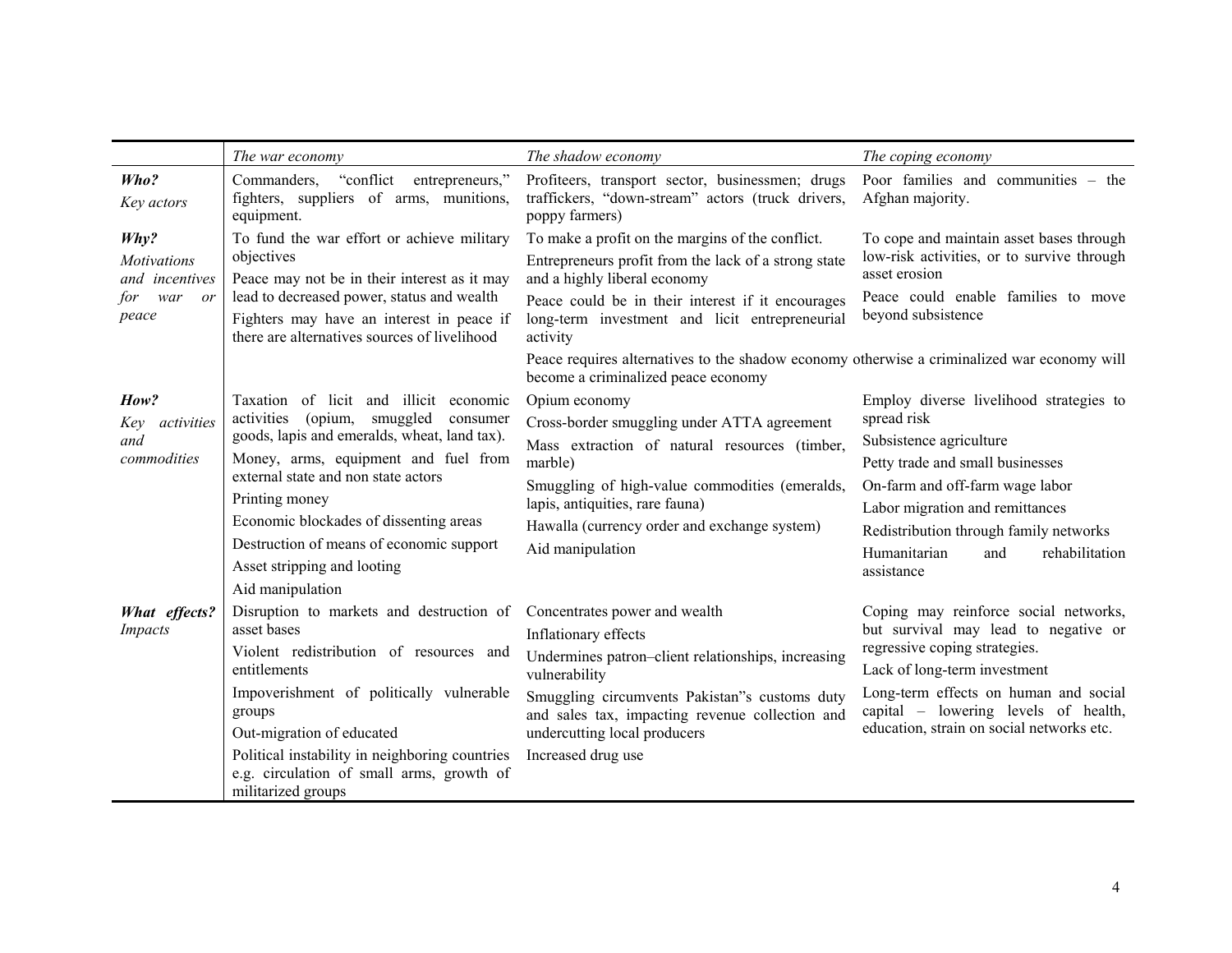Source: Adapted from Pain and Goodhand, "Afghanistan: Current Employment and Socio-economic Situation and Prospects," International Labour Organisation, Infocus program on crisis response and reconstruction, Working Paper no. 8 (March 2002), 2.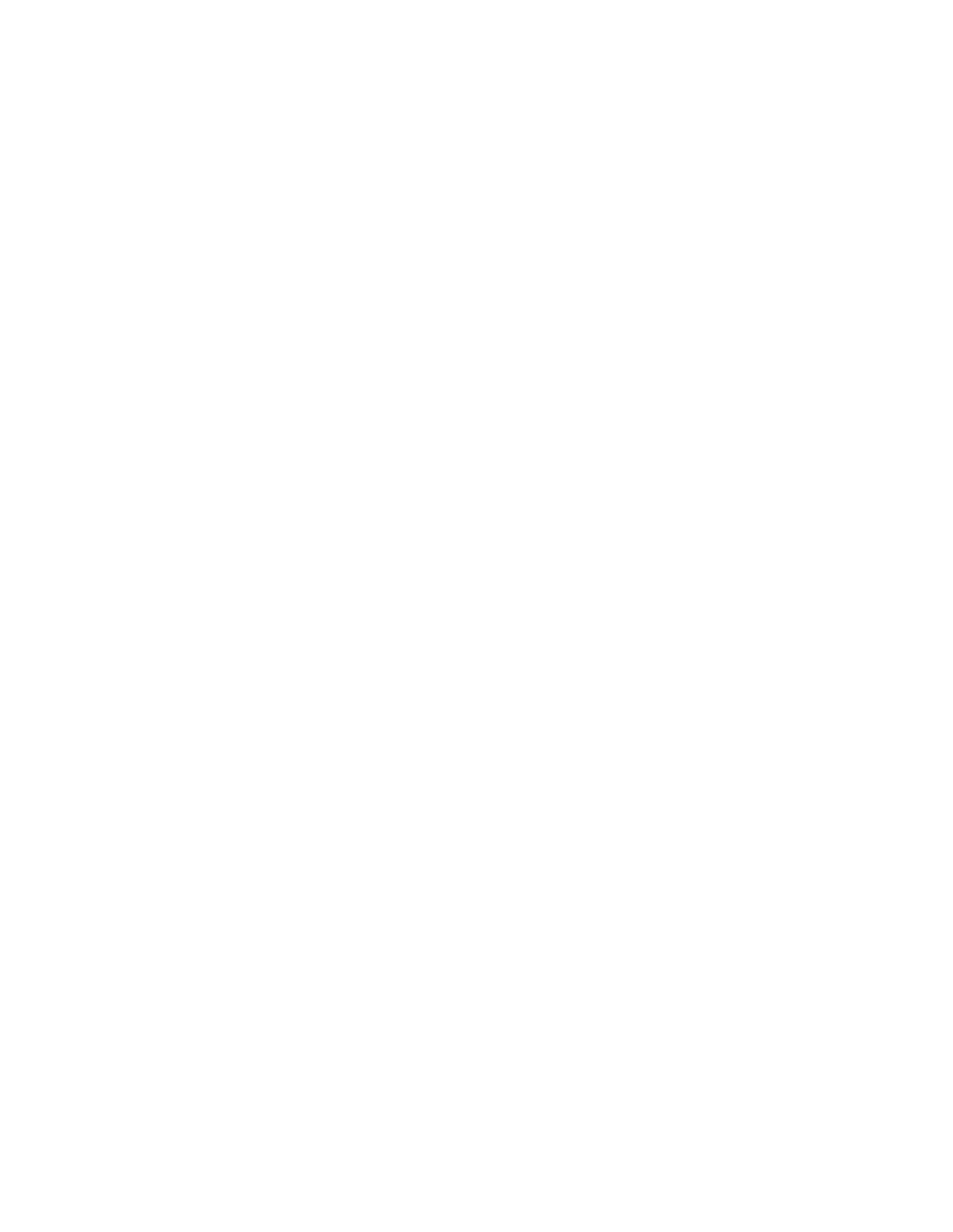#### **3. Contemporary Dimensions of the Afghan Political Economy**

The historical development of the war economy has been dealt with elsewhere $\degree$ . In the following section we attempt to map out some of contemporary features of the Afghan political economy. While conflict has led to profound transformations there are also important continuities with the past. The current political economy builds upon much older patterns of human organization and interaction. For instance the drugs, smuggling and religious networks draw upon pre-war social networks based on *qawm [10](#page-19-9)* and tribal loyalties. Warlords and profiteers play new games by old rules, mobilizing the "economy of affection", just as other rulers have throughout Afghan history.

The war and shadow economies have persisted and in some respects been re-invigorated in the post-Taliban order. Afghanistan is reverting to the pattern of governance of the early 1990s, with regional warlords re-establishing control over personal fiefdoms. While warlords control the smuggling and drugs trades, which in turn fund their own private militias, there are few incentives for engaging with the embryonic central state. In addition, many of the international/regional dimensions of the Afghan political economy are still present.

#### War Economy

While international attention has tended to focus on drugs in relation to the war economy it is important to remember that external resource flows including arms, ammunition, fuel and financial support from state and non-state actors in the region have probably been more significant than internally generated revenue. During the 1980s, Afghanistan received more than 3 million tonnes of military supplies making the country the world's largest per capita arms recipient. There are estimated to be around 10 million small arms and light weapons (SALW) currently in circulation.<sup>11</sup>

The war economy needs to be located within a global and regional framework. Strategies of reproduction adopted by states play themselves out beyond national borders. Pakistan's pursuit of strategic depth in relation to India for instance has had profound implications in terms of Afghanistan's political economy. There have also been regional "blow-back" effects, most seriously in Uzbekistan – where the Islamic Movement of Uzbekistan challenges the legitimacy of the state – and in Pakistan where armed proto-Taliban groups have caused growing instability and may threaten the long-term security of the state. $12$ 

The regional dimensions of the war economy appear to be deeply entrenched and have persisted beyond the Taliban phase of the conflict. In addition, warring groups continue to develop and utilize extremely sophisticated ways of operating in and exploiting regional and global economies – Duffield's description of warlords who "act locally, but think globally" is an apt one.<sup>13</sup> These conflict entrepreneurs have developed their "asset portfolios" by building up a command over the means of violence and developing links to global markets. As a result, warlords have access to sophisticated weaponry and lootable resources while fighters can be recruited for one meal a day.

Warring groups have always depended on external support from international and regional actors and few have ever been purely self-financing. General Rashid Dostam, a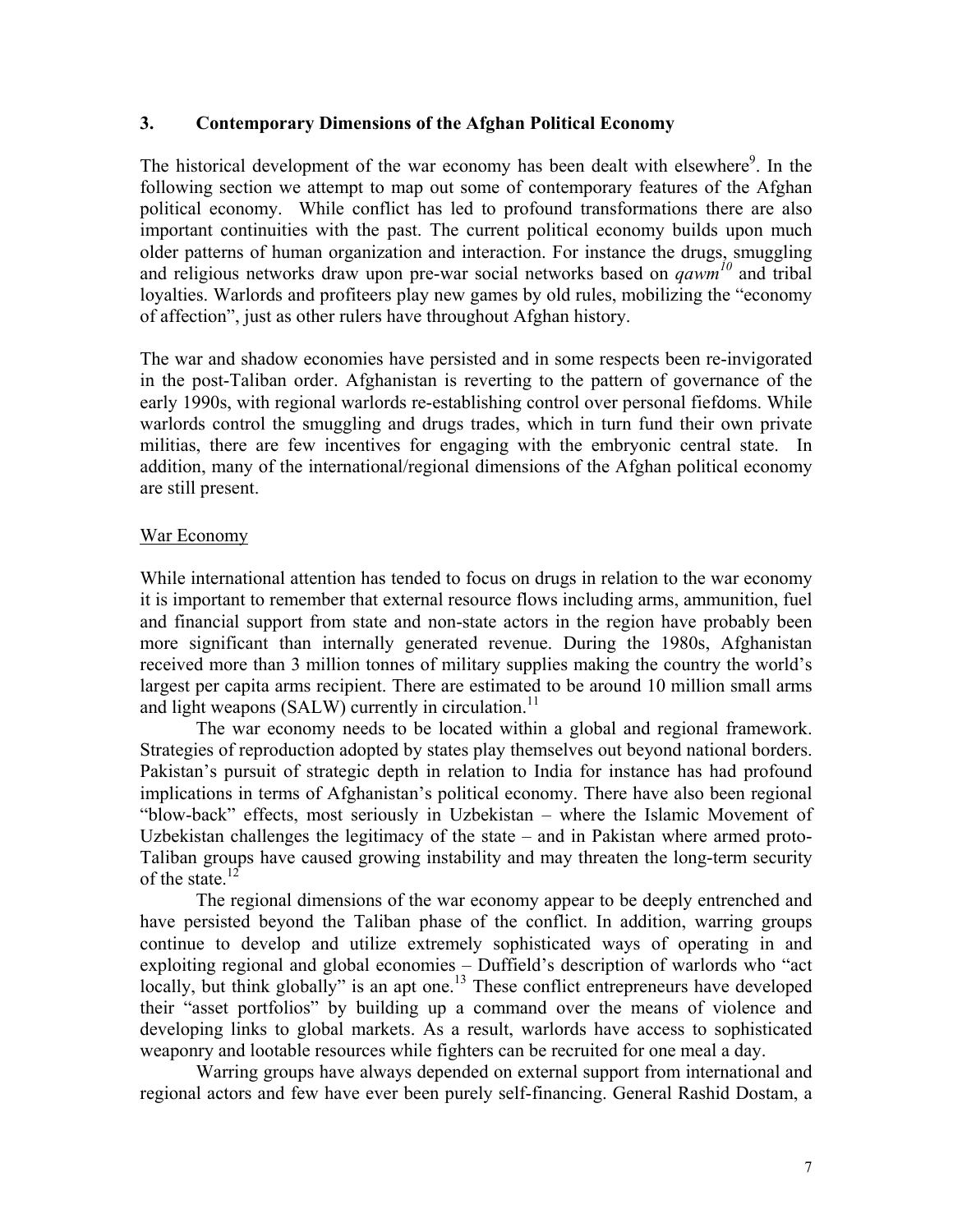UF commander based in Maza-e-Sharif, for instance, is currently guarded by a close protection unit seconded from the Special Forces of Uzbekistan. There are indications that elements within Pakistan's ISI are supporting Hekmatiya's Hezb-i Islami and Taliban forces. Russia continues to provide arms to the Shuri-nizar in the north-east<sup>14</sup>.

In addition, a range of strategies have been utilized to generate resources internally, including pillage, protection money, controlling trade, land and markets, appropriating aid and the smuggling of goods, people and drugs. Moreover, various economic strategies of war have been pursued, including the economic blockade of Hazarajat by the Taliban, their scorched earth tactics on the Shamoli Plains, the deliberate destruction of rural infrastructure by the Soviets and more random and opportunistic forms of violence and criminality (as occurred in Kabul and Kandahar during the early 1990s). While both organized and random violence lead to processes of dispossession and the violent redistribution of entitlements, "roving" rather than "stationary" bandits have had the most damaging effects on infrastructure and markets. The loss of a monopoly of violence in a particular locale creates incentives for more predatory behavior. For instance in 1998 when fighting between Dostam and a rival general broke out in Mazar-i-shariff, trade with Uzbekistan was disrupted, leading to greater militia extortion of the rural population.<sup>15</sup> There was hoarding of food by the army and increased looting and selling of booty in Central Asian markets.

The opium and smuggling economies also continue to play an important role in sustaining the war economy. Reports suggest that in Kandahar, customs revenues generate around \$18 million per annum while as much as \$50 million is generated in Herat<sup>16</sup>. Not surprisingly, current struggles between warlords are thought to be related to control over trade routes and markets. For instance clashes between Ismael Khan and Gul Afgha in the West are at least partly over control of lucrative trade routes coming through that part of the country. In Nangarhar clashes in the wake of the assassination of Abdul Qadir one of the vice presidents of the Transitional Administration in July 2002 have been linked to control of trade routes for smuggling heroin and other goods into Pakistan.<sup>17</sup>

According to Johnson et al., one year after the signing of the Bonn Agreement there remained around 70,000 men in regular forces and another 100,000 irregular militia members.<sup>18</sup> There are still strong bottom-up incentives to engage in violence. The demand for protection and the lack of alternative livelihoods remain powerful motivations to join military groups. As Hirshleifer notes, the poor may have a comparative advantage in violence as they have less to lose.<sup>19</sup> As a result, warlords will likely continue to play an important role given the strong demand for security.

#### Shadow Economy

While the interests of the conflict entrepreneur and the profiteer may often coincide, this has not always been the case. For instance, while transport merchants may have had extremely close links to the Taliban, their interests did not always coincide with those of the front-line commanders. In fact at certain times their objectives have worked against one another. For example profiteers undermined the Taliban's economic blockade of Hazarajat by keeping trading networks open. Similarly, in 1995 the Taliban offensive on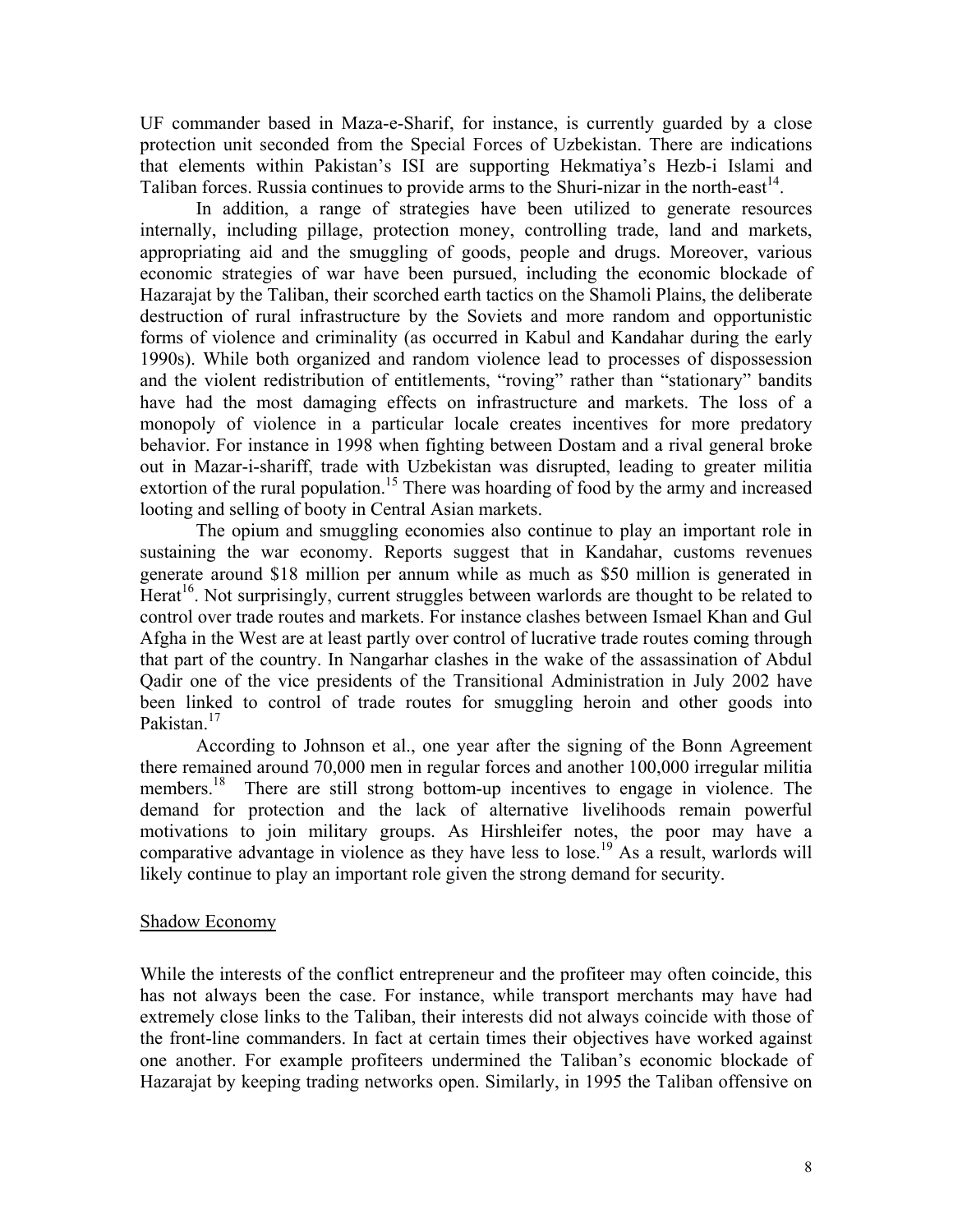Herat was bankrolled by Pakistani traders looking to capture the trade routes and markets in the West, but this was against the advice of Pakistani military advisers<sup>20</sup>.

Clearly however, markets and profits are regulated by access to political power and the means of violence. While in the 1950s the Afghan merchant class were politically weak and heavily taxed, by the 1980s and 1990s, the transport sectors in the Pakistani cities of Peshawar and Quetta were an important political force, due largely to their close ties with military groups. Markets in the East have become increasingly articulated towards Pakistan. Borders have become areas of high risk but high opportunity where deals are cut between profiteers and conflict entrepreneurs. As poppy moves from farmers' fields across borders there is a five-fold increase in price. The largest profits are made smuggling across-borders, a trade that is dominated in the south by Baluchi traffickers with Afghan, Iranian and Pakistani passports. Beyond borders, prices increase again. For instance in the Tehran wholesale market there is a six-fold increase in prices from Pakistan's border areas. Opiate trafficking profits in the countries neighboring Afghanistan amounted to some \$4 billion in 2002, of which \$2.2 billion went to criminal groups in Central Asia. $^{21}$  $^{21}$  $^{21}$ 

The shadow economy has led to a growing differentiation among population groups. For example, farmers with land and capital lease out their land for poppy cultivation and are able to accumulate assets while landless farmers who have no other sources of credit are pushed further into debt.<sup>22</sup> According to UNODC there were approximately 15,000 opium traders in the country in the late 1990s (about one trader per 13 farmers). Profits from the trade have been invested in conspicuous consumption and have had inflationary impacts in core growing areas.<sup>23</sup> Violent conflict has destroyed some commodity markets while creating others. In Badakhshan, for example, the livestock trade with Kabul was decimated due to insecurity, but the opium trade with Tajikistan has flourished. The informal economy also plays an important role in shaping formal economies and transborder trade has undermined the economies of Pakistan and other neighboring states. Moreover, while the trading economy has helped mitigate some of the impacts of drought it is not productive in the sense that there is no long-term investment in infrastructure or industries. Entrepreneurs gravitate towards quick-return activities and the profits are accumulated outside the country. Without a strong state and a legal framework, there are few incentives to make the shift towards longer-term productive activities.

The shadow economy has led to the reconfiguring of regional networks and has had considerable costs for neighboring states. Criminal organizations have become embedded in the region and the shadow economy undermines the formal economies of surrounding countries. The open trade regime of Afghanistan compared to the restrictive trade regimes of neighboring countries creates powerful incentives for smuggling. Crossborder smuggling circumvents Pakistan's custom's duties and sales tax with its consequent impacts on revenue collection and the undercutting of local producers. In 1992 the loss in customs revenues to Pakistan was \$87.5 million, which had risen to \$500 million in 1995.<sup>24</sup> The shadow economy is based upon social solidarity networks within the region. Particularly important have been Pashtun diaspora communities in Dubai and Karachi with their links to Quetta and Kandahar.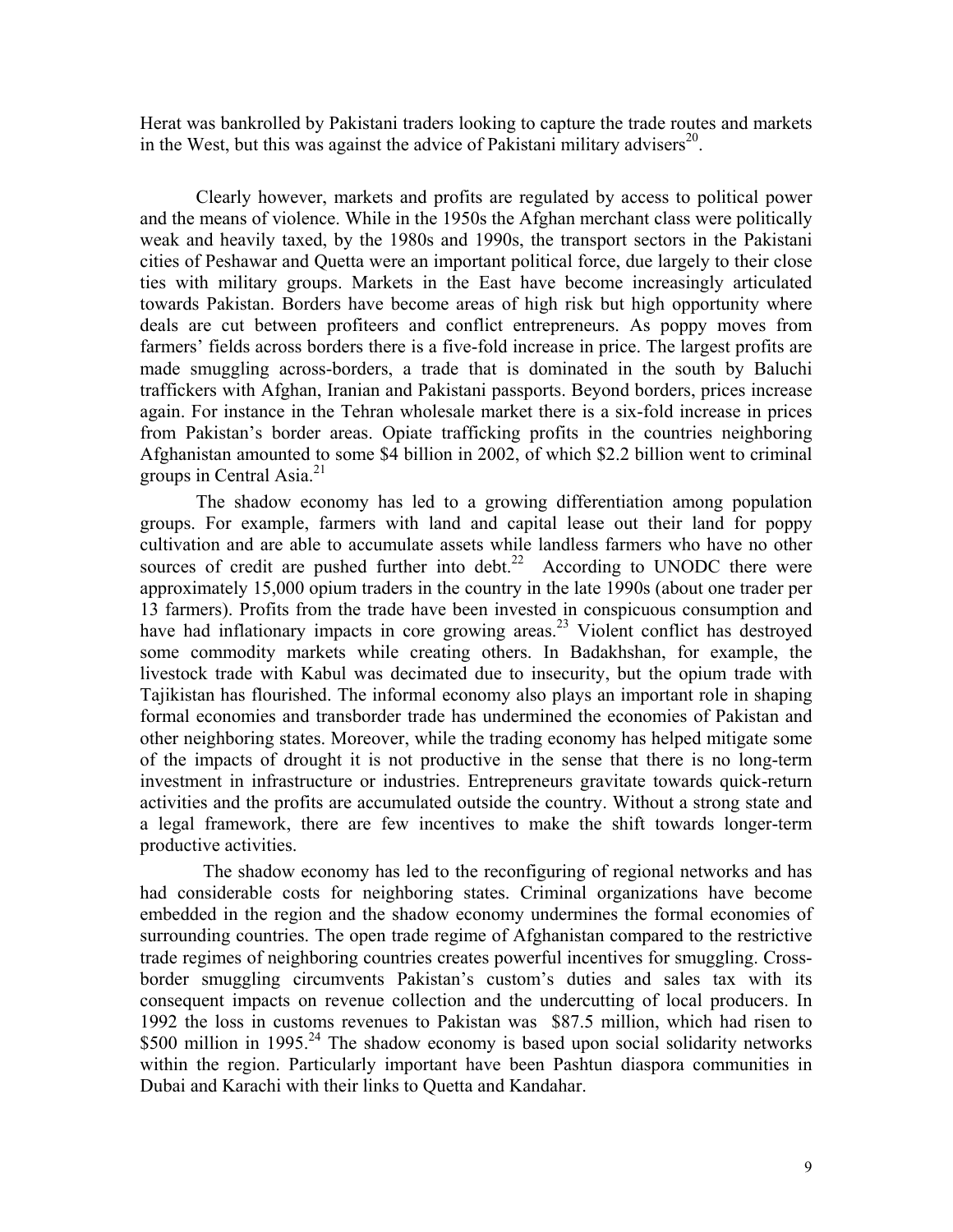Historical experience shows that wartime capital accumulation is brutal and war is the most common contemporary form of primitive accumulation. Asset portfolios are built upon oppressive working conditions, fear and force. However, the shadow economy may also support processes of actually existing development, something that Chingono describes in Mozambique as being a "barefoot economy" or a vibrant capitalism from below.<sup>25</sup> Research in Badakshan revealed that in some respects the opium economy has had developmental outcomes although the benefits were unevenly distributed.<sup>26</sup> There was evidence of accumulation and investment back into the village and the opium trade had kept young men in the area who might otherwise have left. It appeared to have reinforced rather than eroded food security. On the other hand, the opium economy has created new tensions within the village in terms of how wealth was produced and distributed. It created a *nouveau riche* of the young men involved in the opium trade and the commanders who taxed and controlled it.

#### Coping Economy

Overall vulnerability has grown with the gradual erosion of asset bases across groups. Families have either retreated into subsistence or are adversely incorporated into the market through, for instance, laboring in poppy fields or children working in the carpet industry. Labor has become one of Afghanistan's primary exports. Remittances are central to the Afghan economy, and to Afghans living in neighboring countries. Social obligations fuel the remittance economy. Diaspora remittances also increase social differentiation – in general families with relatives in Europe or the Gulf are able to accumulate, while the remittance economy in Pakistan and Iran is more commonly associated with survival. Therefore Afghan households have tended to "stretch" themselves over several countries in the region and mobility has been a key component of coping or survival. $27$ 

There is a tendency to assume that those involved in poppy farming or the opium trade are either "greedy" entrepreneurs or profit-maximizing farmers. In fact for the majority, involvement in the opium economy is motivated by coping or survival. Afghan families seek to spread risks by diversifying entitlement portfolios – sons migrate to Pakistan, women and children work in the carpet industry, fathers enter share-cropping arrangements to gain access to land to grow poppy and the remaining women and children play an important role in tending the crop since poppy is extremely laborintensive.[28](#page-19-27) Only about 2.6% of agricultural land is used for cultivation of poppy, but between 3 and 4 million people (about 20% of the population) were by the end of the 1990s dependent on poppy for their livelihood. [29](#page-19-28)

Research in 2003 showed a growing dependency on poppy as a means of survival.<sup>30</sup> Poppy growing has had an inflationary impact and increased the levels of land rents, marriage costs and borrowing. People were taking increasingly desperate measures to repay debts including absconding, the sale or leasing of long-term productive assets and the early marriage of daughters. Creditors were also using more authoritarian tactics to ensure repayment including kidnapping daughters, confiscation of domestic possessions and compulsory land purchases. Failure to repay debts has become a major source of conflict. An average accumulated debt of \$1,835 was recorded in the areas researched and in Helmand the average debt was \$3,010. Farmers anticipated paying off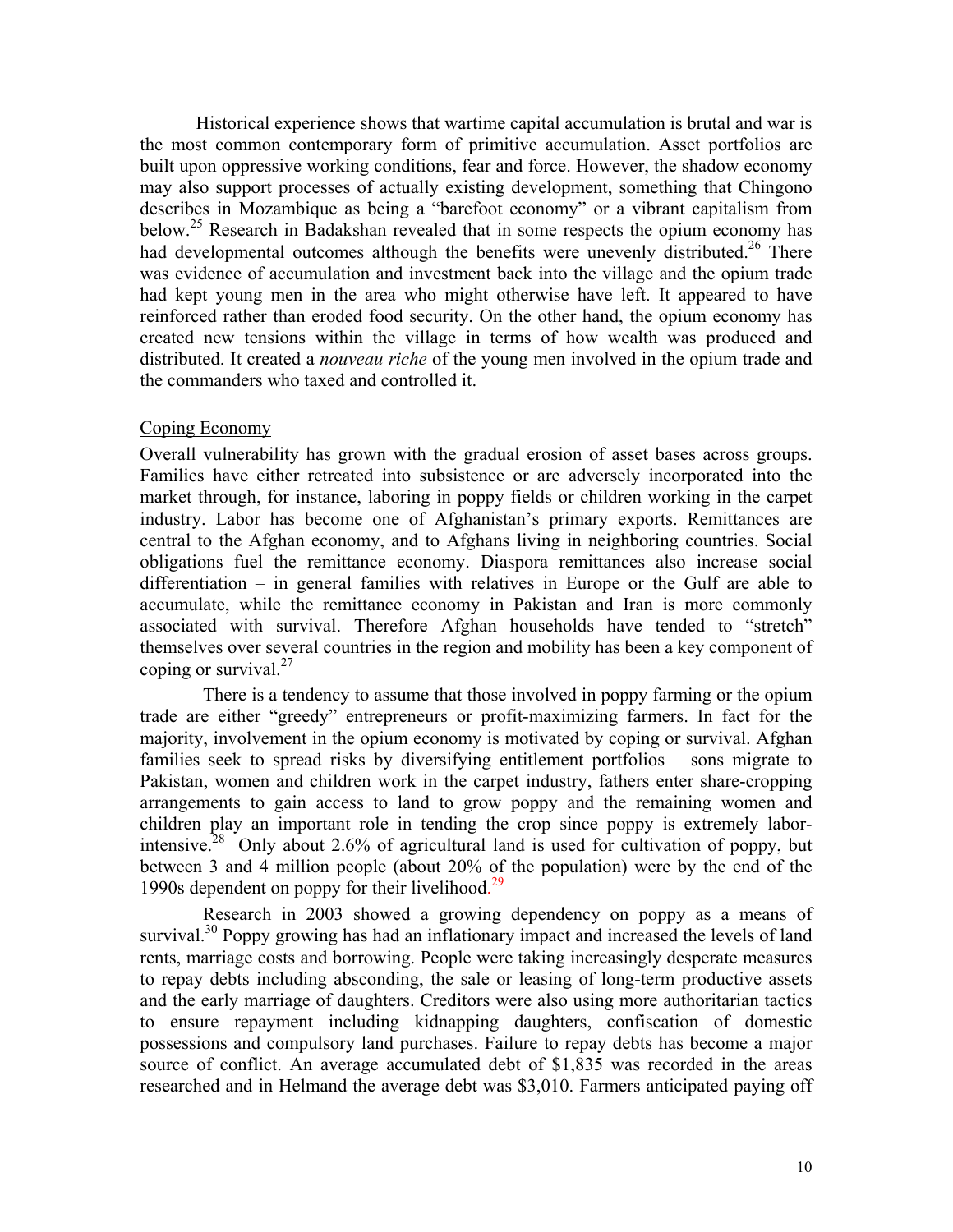debts within a two- to six-year period. Therefore many are locked into the opium economy for several years into the future.

Although agricultural harvests in 2002 improved by as much as 80%, the growth in production has been uneven. Furthermore the return of almost 2 million refugees is likely to have a significant impact on livelihoods and competition for scarce resources.<sup>31</sup> There are reports of conflicts in the North as a result of Pashtun returnees.

#### The Linkages Between War, Shadow and Coping Economies

Our schema of the war, shadow and coping economies evidently simplifies reality. In practice there are no clear boundaries among these three economies, and networks have developed with complex overlapping connections. Incentive systems vary at different levels of the commodity chain. For a resource-poor farmer, poppy is part of the coping or survival economy; for the landowner leasing his land or for the opium trader it is part of the shadow economy; and for commanders that tax poppy it is part of the war economy. Opium is simultaneously a conflict good, an "illicit" commodity and a means of survival. Different commodities – such as weapons, money, drugs, consumer goods or food – may travel along the same routes. The *sarafi* or money changer, is an important node in this network – his services are used by warlords, profiteers, communities and aid agencies.

Conflict resolution approaches tend to assume a clear division between pro-war and pro-peace constituencies or between a criminalized war economy and a licit peace economy. But network war dissolves the conventional distinctions between people, army and government.<sup>32</sup> The networks which support war cannot easily be separated out and criminalized in relation to the networks that characterize peace. Attempts by the United States to clamp down on the *hawalla* system for instance, would have a negative effect on the livelihoods of the bulk of the population as well as those of the warlords and profiteers.

In border areas this intermingling and overlapping of various "licit" and "illicit" flows – of arms, drugs, smuggled luxury goods along with wheat, water melons and refugees – is most apparent, though not always visible. These borders are places of opportunity and exploitation.[33](#page-19-32) Borderlands are also places of constant flux as the geography of the conflict ebbs and flows and the policies of neighboring countries change. In Nuristan for example a new infrastructure of roads, hotels and bazaars developed due to the need for secure supply routes for the resistance.<sup>34</sup> Opium laboratories tend to be located close to borders.

The shadow economy may well promote processes of development – they link remote rural areas to major commercial centers, both regionally and globally, though the benefits of this development are unevenly distributed. The benefits of the drug economy can be seen in the reconstruction of the villages around Kandahar.<sup>35</sup> These economies also involve complex socio-cultural and political as well as economic organization, in networks of exchange and association. These networks are governed by rules of exchange, codes of conduct, hierarchies of deference and power,<sup>36</sup> and are reinforced through a series of strategies, including inter-familial marriage (wife-givers and wifetakers), gifts, and partnerships (with family members presenting claims for profit, involvement and opportunity). They are not anarchic and do not depend purely on coercion. Trust and social cohesion are critical. Counter-intuitively, it may be the *absence* of a state and predictable social relations which engenders greater trust and solidarity at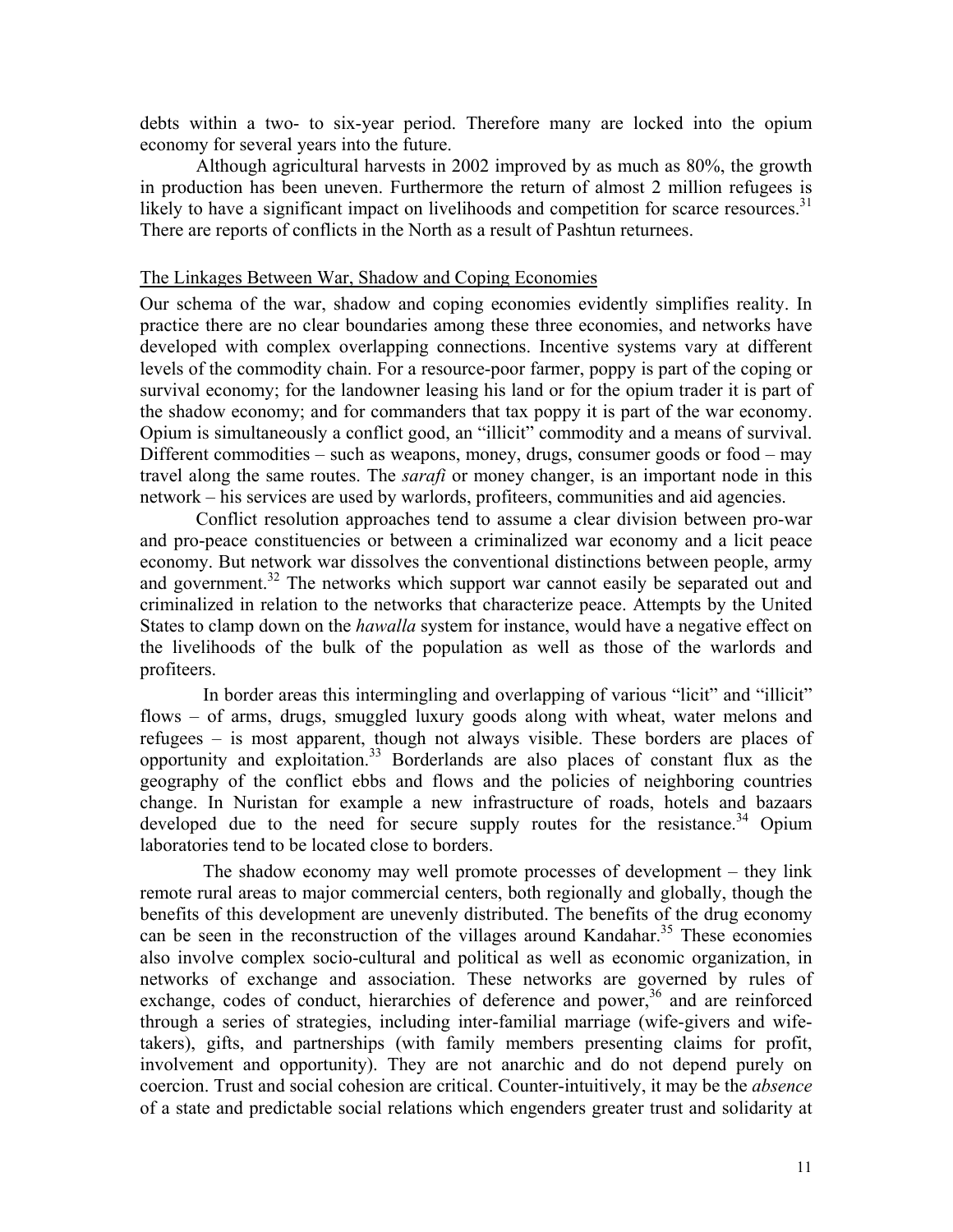the local level.[37 I](#page-19-36)nterestingly, many Pakistanis use the *sarafi* system even though there is a functioning formal banking sector – evidently the informal system provides the reliability and predictability lacking in the official economy. It may also be more "propoor" in the sense that the poor are considered by the formal sector to be too risky.

International assistance interacts in various ways with these three economies. Development aid in pre-war Afghanistan contributed to the development of a rentier state and the structural tensions which led to the outbreak of war. During the 1980s, humanitarian assistance was the non-lethal component of support to the Mujahideen and much of it fed directly into the war economy, with donors being prepared to accept "wastage levels" of up to 40%. Aid has also been a significant factor in the coping and survival economy, as the second largest sector of the "illicit" economy after agriculture. Before 11 September about 25,000 Afghans were employed with aid agencies and the Swedish Committee for Afghanistan, an international solidarity NGO was the largest single employer in the country. In urban areas, particularly Kabul, where there is a large aid-dependent population, humanitarian assistance has been critical to survival. Finally, aid interacts with the shadow economy, particularly in the current context with relatively large injections of resources into Kabul creating a parasitic bubble economy. The US dollar increasingly dominates the money exchanges in the cities whereas the countryside remains in the Afghani or Pakistani rupee zone.<sup>38</sup> There is an obvious danger of history repeating itself with international assistance exacerbating the underlying tensions and disparities between countryside and city.

There should perhaps be an additional economy in our schema and this might be termed the "emotional economy." Although it has been rightly argued that war cannot be fought on hopes and hatreds alone, the contention that war is purely about interests rather than passions can be questioned.<sup>39</sup> The ideas and meanings that people attach to events, institutions, policies and motives are important. To an extent the *madrasas* from which the Taliban emerged responded to a hunger for social identity. Again, aid interventions may have an important impact on this emotional economy by influencing ideas, relationships, social energy and individual leadership. Education programs and series such as the BBC "New Home, New Life" is a positive example of how aid may engage in the battle for ideas. The perceived legitimacy of aid actors depends to a great extent on how sensitive they are to this "emotional economy."

Finally, in our analysis of the schema we have attempted to highlight the nexus between global markets, capital formation, investment and criminality. In Afghanistan there have been processes of systematic adaptation by elites to changing international and regional conditions. Rather than seeing the war economy as purely a *reaction* to state failure, one could alternatively conceptualize state collapse as being something that is *actively sought after* by elites living on the periphery.<sup>40</sup> Wartime economic activities have involved processes of brutal primitive accumulation which are likely to extend beyond the end of the fighting. A common response of wartime entrepreneurs after a peace settlement has been to shift capital abroad or to continue exploiting "illicit" activities or high rent market opportunities with little state regulation. Arguably, central authority is needed to break up violent primitive accumulation – and to protect the interests of the poorest and to bring about structural transformation. Simply attempting to ring fence and criminalize the shadow and war economies is likely to have perverse effects. For example, a complete closure of the Afghan–Pakistan border and the cessation of illegal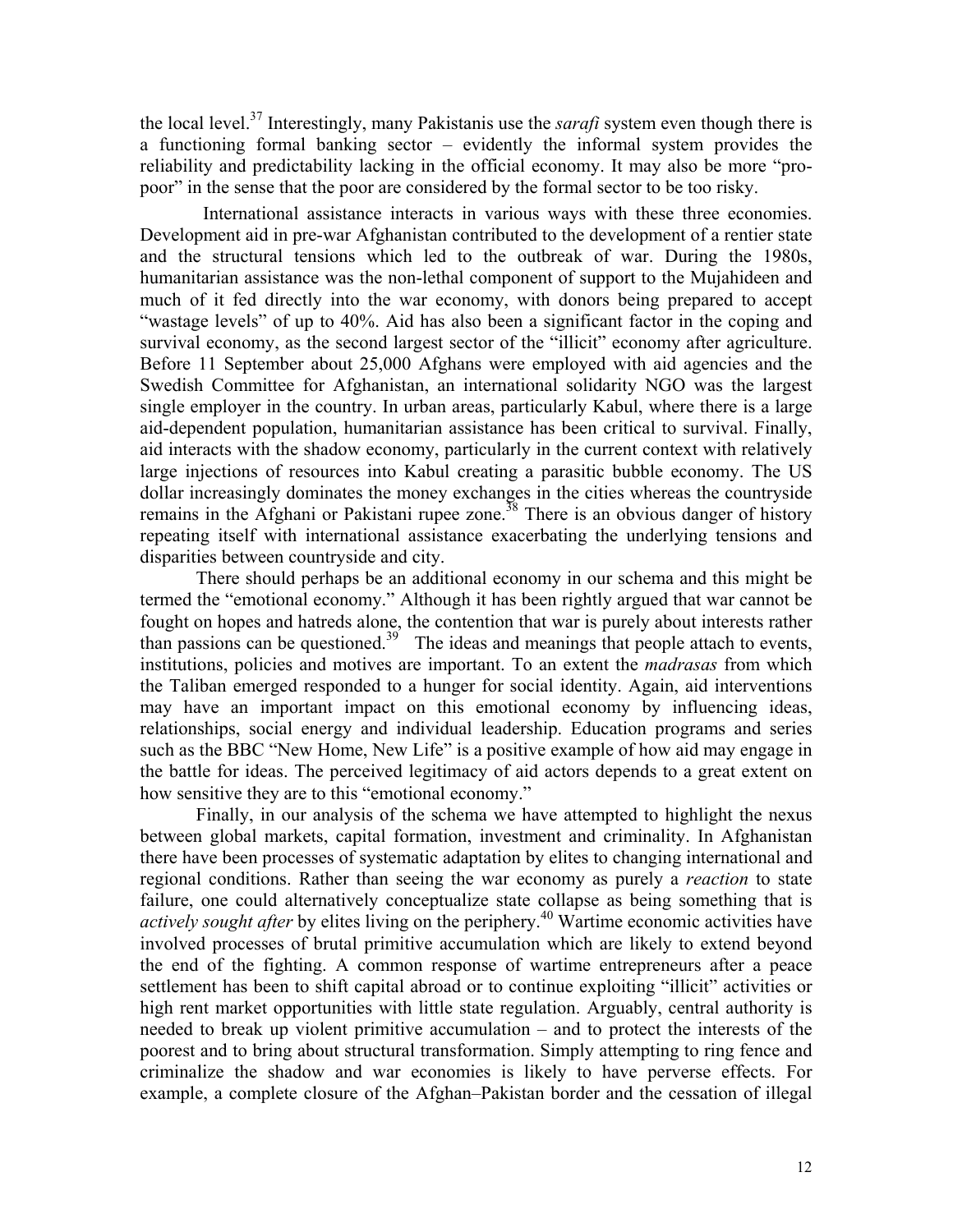trade would create the conditions for a social explosion in several regions of Pakistan – GDP in the North-west Frontier Province fell from 3.3% in 1981 to 2.2% in 1998 and cross-border trade is central to the coping and survival strategies of border communities. Similarly, drug policies in the past have tended to put a higher priority on establishing a "security belt" around Afghanistan rather than investing significant resources inside the country to create alternative livelihoods and transform governance structures. Arguably there has been an asymmetrical focus on the supply side rather than addressing the demand in Western countries. With the right combination of (dis)incentives, wartime entrepreneurs who have historically been labeled profiteers, economic criminals or greedy warlords may perhaps also become builders of a basis of longer-term, more legitimate economic success.

#### **4. Policy Implications**

The final part of this paper involves a short and necessarily selective exploration of some of the key policy challenges for international development donors related to transforming the war economy to peace economy. As President Hamid Karzai has noted, security and development are two sides of the same coin. However, peace agreements often pay limited attention to the question of economic security. In a country in which, according to the World Food Program, more than 6 million people remained vulnerable one year after the fall of the Taliban, this is an important question<sup>41</sup>. A significant peace dividend is required. Furthermore if it only involves a small group of "shareholders" the spoils of peace may end up legitimizing the war.

One of the main challenges with regard to efforts to support the political transition through international assistance is the tension between the desire to support Afghan-led development and the need to channel resources where there is the capacity to spend them. The main source of capacity in terms of relief and reconstruction efforts is the NGO and UN system, who themselves are estimated to employ around 40,000 Afghans. According to the Minister for Rural Development over 90% of external aid entering Afghanistan has gone through non-state entities.<sup> $42$ </sup> As has happened elsewhere, the salaries and working conditions offered by international agencies have tended to attract the best-qualified Afghans and in a sense have actively de-capacitated Afghan institutions.

Another, related challenge is the tension between the need for quick impact programs which meet humanitarian needs and counteract the immediate bottom-up incentives to engage in the war and shadow economies, and the need for longer-term support that builds the capacity of the state. Both will have to be pursued simultaneously. However, as with the security transition, short-term imperatives should not undermine longer-term goals. Again, a regional frame of reference is required. The return of about two million refugees strained resources and infrastructure, and in many respects hijacked the development agenda in Afghanistan as resources were allocated to emergency assistance.<sup>43</sup> A regionally-informed analysis might have led development agencies to think more carefully about the sequencing of return and continuing support for refugees in neighboring countries.

As Von der Schulenberg argues, the West is not necessarily under-investing but mis-investing in Afghanistan and the challenge is largely about how to do more with less.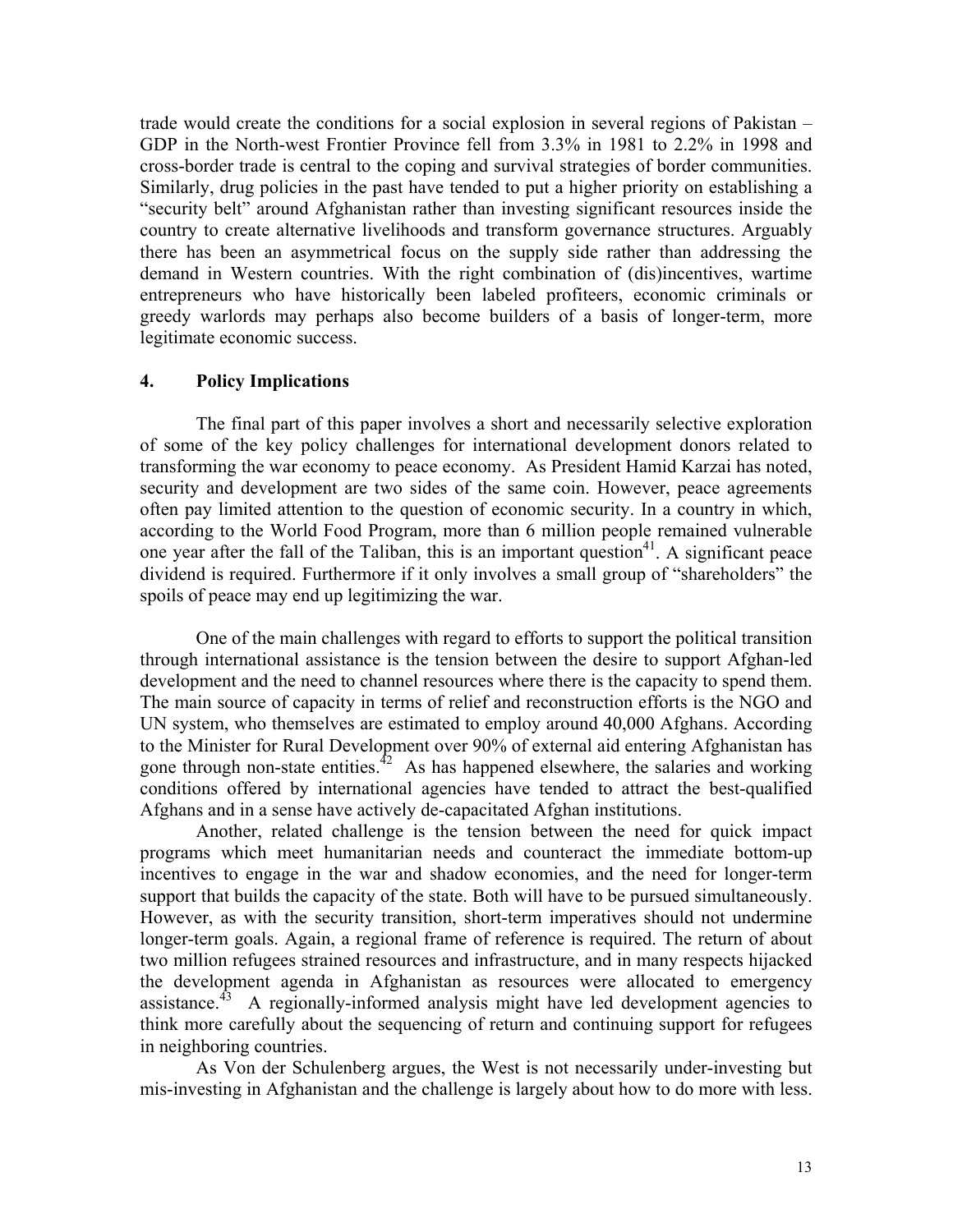Although the UN Special Representative for Afghanistan and head of UNAMA, Lakhdar Brahimi, promised a "light footprint" in terms of international presence, based on lessons learned from East Timor, in practice there has been an extremely heavy footprint in Kabul and an extremely light – to the extent of being barely visible – footprint outside the capital. This has generated negative views towards the international community among the Afghan population, and is likely to have significant political effects particularly in the Pashtun south which feels excluded by the political settlement and has arguably received less in the way of reconstruction and development aid. Policies to eradicate drugs also play into this dynamic since the predominantly Pashtun south and east are the main opium-growing areas. The UK government, which has taken a lead on this issue, has set a target of a 70% reduction in opium poppy crops by 2008 and 100% by 2013. However, unless there are serious efforts to invest in poppy growing regions, eradication measures, as last year demonstrated, will exacerbate underlying political tensions and conflicts.

Attracting back educated Afghans is also likely to be a central challenge and this depends largely on the provision of basic security and the state's ability to mobilize and redistribute resources. A decentralized and criminalized economy is no basis for genuine social and political legitimacy, let alone poverty reduction and social progress. However, as already emphasized, attempting to protect the shadow economy will be counterproductive. The right incentives may encourage profiteers to invest in legitimate business. For example, many businessmen involved in the *hawalla* system could potentially make the transition into the formal banking sector with the right kind of support and institutional framework.

The shadow economy has thrived because of Afghanistan's geographic position and transnational social networks. However, these comparative advantages could be utilized in relation to the licit economy. Afghanistan has the potential to become a hub for regional trade because of its central location, although the pre-conditions for this are regional stability, roads and communication networks as well as a strong central government. A massive investment in infrastructure concentrated in high export potential will be required. At one time, for example, Afghanistan provided 40% of the world's raisin market. There is clearly great potential for developing regional cooperation in areas such as water, power and trade. Forms of intra-regional collaboration are already being developed or explored. For instance, Iran and Pakistan both made aid commitments at Tokyo and have provided assistance in areas such as humanitarian aid and infrastructure programs. Pipeline construction talks between Pakistan, Turkmenistan and Afghanistan have also recommenced.

As emphasized earlier in this section, development assistance also must be directed beyond Afghanistan's borders. The problems of failing states, chronic poverty and social exclusion are regional phenomena and need to be addressed as such. More thought needs to be given as to how development policies can complement efforts to build human security. While a number of the smaller bilateral donors such as Switzerland and the UK have explored approaches which seek to do this, the IFIs have to a large extent been "conflict blind." Privatization policies in particular have accentuated tensions and played into greed and grievance dynamics by providing opportunities for elite enrichment while stripping away forms of social protection. An attempt by the European Bank for Reconstruction and Development to link loans to improvements in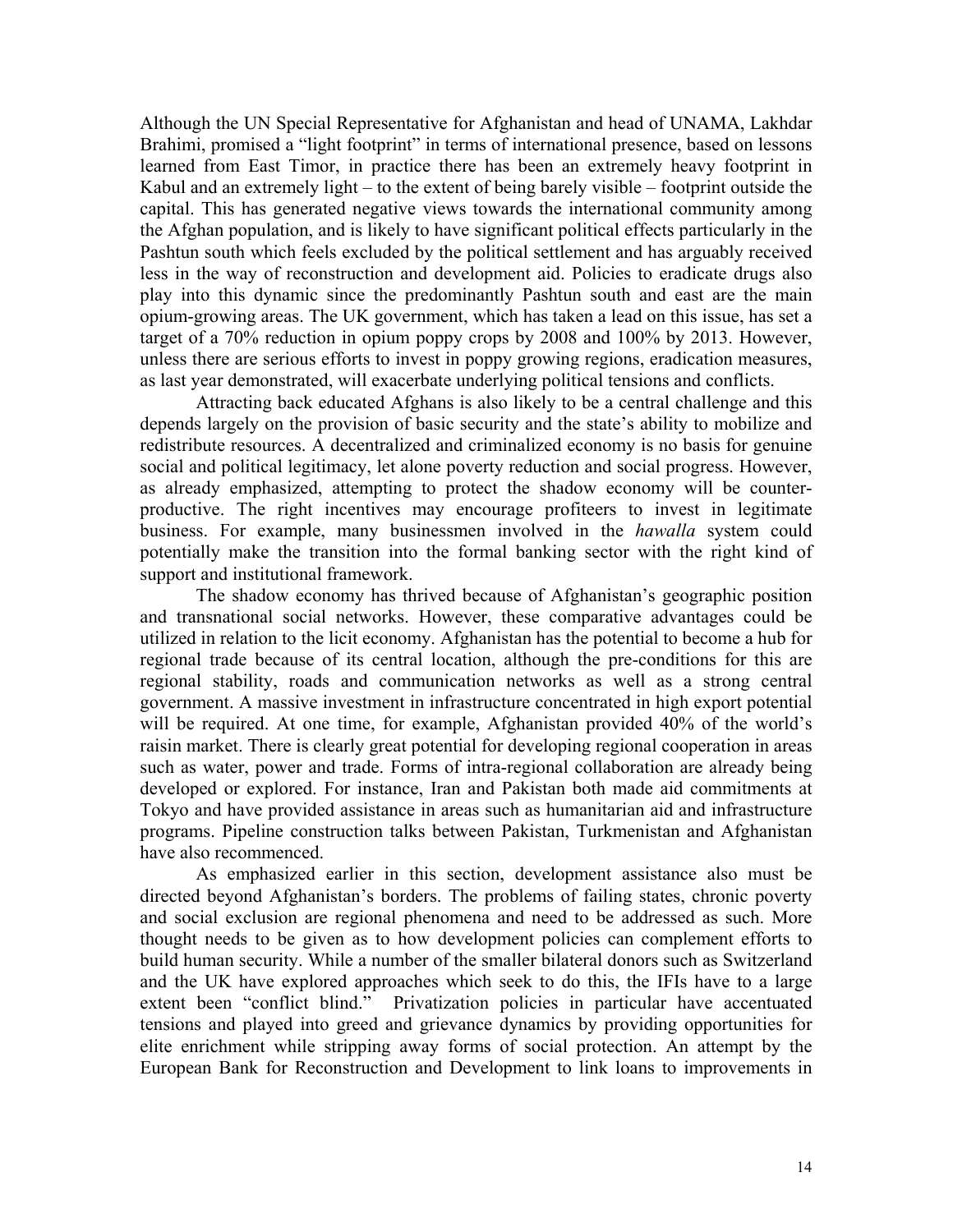human rights in Uzbekistan may be evidence of a more politically informed approach emerging.

#### **5. Conclusions**

Based on our analysis four general points stand out as **guiding principles for international policy**.

First, as already highlighted, the historical and contextual understanding of international actors has often been a constraint in the past and is likely to be even more so now, given the influx of new actors with no track record in the country. Afghanistan has fallen off the research map for more than two decades and to an extent understanding is stuck at pre-war levels. Given Afghanistan's diversity – every mountain valley has its own micro climate – the need for "fine-grained" analysis to inform policy should be emphasized. There is a need to make an **investment in developing research and analytical capacity**. In the long run this means supporting the state in areas where it was always weakly developed such as data collection and census making – in order to make society more "legible" and therefore more governable.

Second, international policy needs to be **informed by a regional perspective**. As Clare Short, the **former** UK Minister for International Development has highlighted, there is a need for long-term, sustained engagement with Pakistan, India and the Central Asian republics.<sup>44</sup> Conflict resolution in Kashmir for example is critical to stability within the region as a whole. International governments and development donors may need to think more carefully about the coherence of their policies from a conflict prevention and peacebuilding perspective. For example, unconditional military support for Central Asian regimes is likely to exacerbate the dynamics of conflict in the region which has led to the creation of movements like the IMU. Similarly IFI models of transition contribute to growing structural tensions.<sup>45</sup> States in the region are continuing to pursue policies which create incentives for the growth of the war and shadow economies – including the tightening of borders which prevent legal cross-border trade, the repression of Islamic groups, human rights abuses, the cutting back of public services and privatization programs. In spite of their common history, infrastructure and culture, the trend within the Central Asian region has been to move away from integration, creating new tensions over resources, trade, immigration, and security policies.

Understandably, the Bonn Agreement is a state centric "road map" for peace, focusing on political, economic and security questions within Afghanistan. However, the "post-conflict" tag will remain only an aspiration if the regional dimensions of the conflict are ignored. A much bolder and ultimately more sustainable approach to peacebuilding would be to conceptualize it as a process of regional transformation rather than simply a case of putting Afghanistan "back on its feet." Particularly since the breakup of the Soviet Union, regional organizations in Central Asia have been weak. International actors can play a role in promoting and supporting regional cooperation in areas such as security, infrastructure, trade and development cooperation.

Third, a lesson from the past is that international neglect has been a significant factor in the development and expansion of the war economy. The obvious point to be made here is that there needs to be the right sort of engagement over an extended period of time from the international community. It is somewhat ironic given the past role of the international powers, but **without an international guarantor – and this in effect**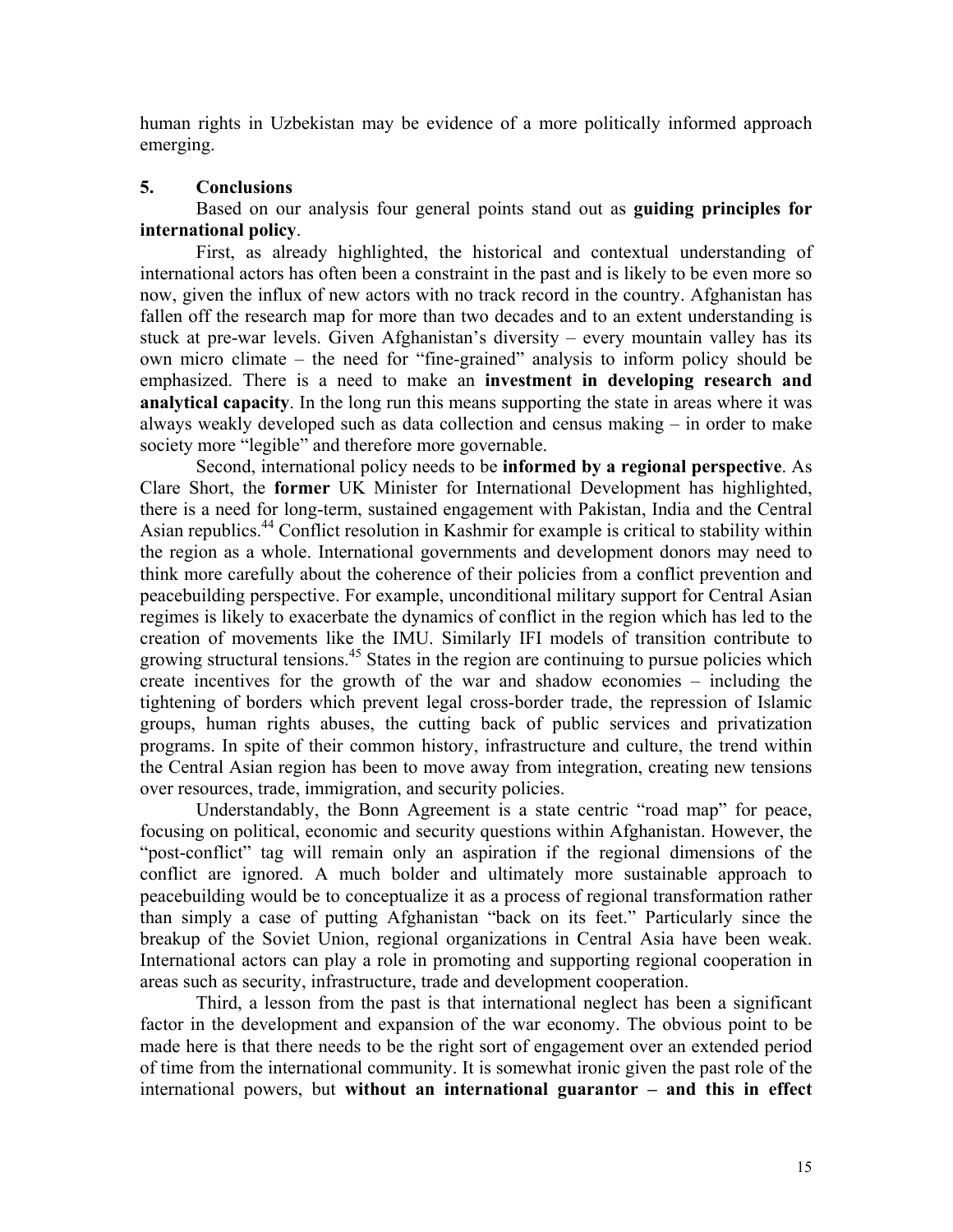**means strong US backing for the United Nations – the negative dynamics of the war economy will reassert themselves**: over decades rather than years. The concern now must be that attention has moved on to Iraq.

Fourth, we have emphasized that to address the war economy, Afghanistan needs a credible and effective state. A strong state is required to accelerate economic development and poverty reduction, to consolidate peace, to reduce the scope for extreme brutality and exploitation of social relations and to withstand the intrusive interests of regional powers.[46](#page-19-45) The danger of a "back to the future" scenario with a return to the warlord period is very real. International intervention may make this more or less likely. There is a need to develop coherent and complementary strategies which **support the emergence of a legitimate state with the capacity to provide security, wealth and welfare**. Short-term imperatives – for example the United States arming militias in the fight against terrorism or donors circumventing the state to fund their own "pet projects" –should not undermine this long-term objective. It is also important to note, that there is support from the Afghan population as a whole for a strong, centralized state.<sup>47</sup>

#### **Notes**

1

<sup>&</sup>lt;sup>1</sup> This chapter is based on two fieldwork studies. The first, in 1997–99, on NGOs and complex political emergencies, was funded by DFID; the second in 2001 on the Afghan war economy was for the ODI. It draws primarily on two subsequent papers: Jonathan Goodhand, "Frontiers and Wars. A study of the opium economy in Afghanistan," Paper presented at the Canadian Social Science Research Council conference "Beyond Borders" (Vancouver, July, 2002), final draft 2003; and M. Bhatia and J. Goodhand with H. Atmar, A. Pain and M. Suleman, "Profits and Poverty: Aid Livelihoods and Conflict in Afghanistan," in Sarah Collinson et al., *Power, Livelihoods and Conflict: Case Studies in Political Economy Analysis for Humanitarian Action*, HPG Report 13 (February 2003).

 $2^2$  An important limitation which affects all researchers working on Afghanistan is the lack of reliable data. Even before the war, Louis Dupree wrote that statistics on Afghanistan were "wild guesses based on inadequate data," in *Afghanistan* (Princeton University Press 1980). This reflected the centralized but weak nature of the Afghan state. Mapping and conducting a census, the state's technologies of control which make society more legible and therefore more governable, were weakly developed. The problem of statistics was accentuated by what Dupree terms the "mud curtain," that was erected by villagers to keep an interfering state at bay – state officials visiting the countryside were met with evasion on questions related to land (because of taxation) and family members (because of conscription). Over two decades of conflict has compounded this problem and there has been virtually no long-term anthropological research inside Afghanistan during the war years, so that knowledge is partly stuck at pre-war levels. Finally there are inherent problems in obtaining any kind of meaningful data on the invisible and extremely sensitive nature of the opium economy, and statistics cited from secondary sources in this chapter should be treated as illustrative rather than authoritative.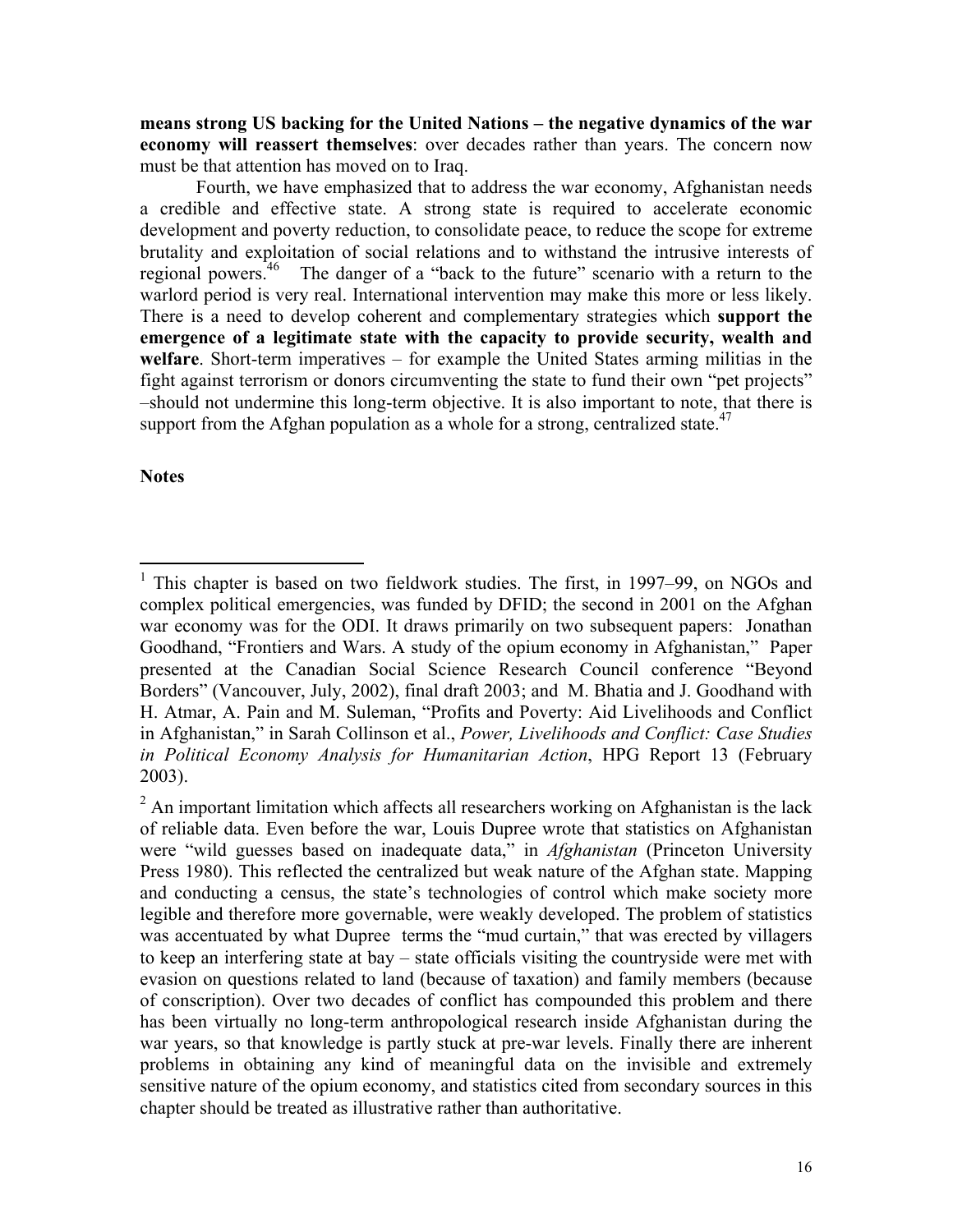<sup>4</sup> A. Pain and J. Goodhand, "Afghanistan: Current Employment and Socio-economic Situation and Prospects," International Labour Organisation, Infocus program on crisis response and reconstruction, Working Paper no. 8 (March 2002), 2.

5 Peter Wallensteen, *Understanding Conflict Resolution. War, Peace and the Global System* (London: Sage, 2002), 205.

<sup>6</sup> David Keen, "Incentives and Disincentives for Violence, " in Mats Berdal and David Malone, eds., *Greed and Grievance. Economic Agendas in Civil Wars*, (Boulder, CO: Lynne Rienner, 2000).

<sup>7</sup> P. Le Billon, "The Political Economy of War: What Relief Workers Need to Know," ODI, Humanitarian Practice Network Paper no. 33, July 2000.

8 C. Nordstrom, "Shadows and Sovereigns," *Theory, Culture and Society* 17, no. 4 (2000), 35-54.

<sup>9</sup> See Rubin, 2000, Schetter 2001 & Bhatia and Goodhand 2002.

<sup>10</sup> A group united by a norm of solidarity within the group and by competition with parallel groups. Rubin, *The Fragmentation of Afghanistan*, 346.

<sup>11</sup> D. Sagramoso, "The Illegal Proliferation of Small Arms and Light Weapons in Central Asia," in K. Pinnick, and J. Green, eds., *Central Asia and the Post-conflict Stabilisation of Afghanistan* (London: International Institute for Strategic Studies, 2002), 82.

12 W. Maley, "Talibanization and Pakistan," in *Talibanization: Extremism and Regional Instability in South and Central Asia* (Brussels: CPN and Stiftung Wissenschaaft und Politik 2001).

<sup>13</sup> Mark Duffield, "Globalisation, Transborder Trade and War Economies," in Berdal and Malone, *Greed and Grievance*.

<sup>14</sup> M. Sedra "Challenging the Warlord Culture. Security Sector Reform in Post-Taliban Afghanistan" Paper 25, Bonn International Centre for Conversion, Bonn Germany, 2002:15.

<sup>15</sup> A. Giustozzi, "Respectable Warlords? The Transition from War of all Against all to Peaceful Competition in Afghanistan," London School of Economics Research Seminar (29 January 2003), 7.

<sup>16</sup> Cited in UK, House of Commons, International Development Committee, "Afghanistan: The Transition from Humanitarian Relief to Reconstruction and Development Assistance. First Report of Session 2002–3," Report together with the proceedings of the Committee, Minutes of Evidence and Appendices (14 January 2003:31).

<sup>17</sup> Johnson et al., "Afghanistan's Political and Constitutional Development," 11.

 $18$  Ibid.

 $\overline{a}$ 

19 J. Hirshleifer, *The Dark Side of the Force. Economic Foundations of Conflict Theory* (Cambridge: Cambridge University Press, 2001).

 $20$  A Davis "How the Taliban Became a Military Force" in W. Maley (ed) "Fundamentalism Reborn? Afghanistan and the Taliban" Vanguard Books, Lahore, Pakistan. 1998: 59.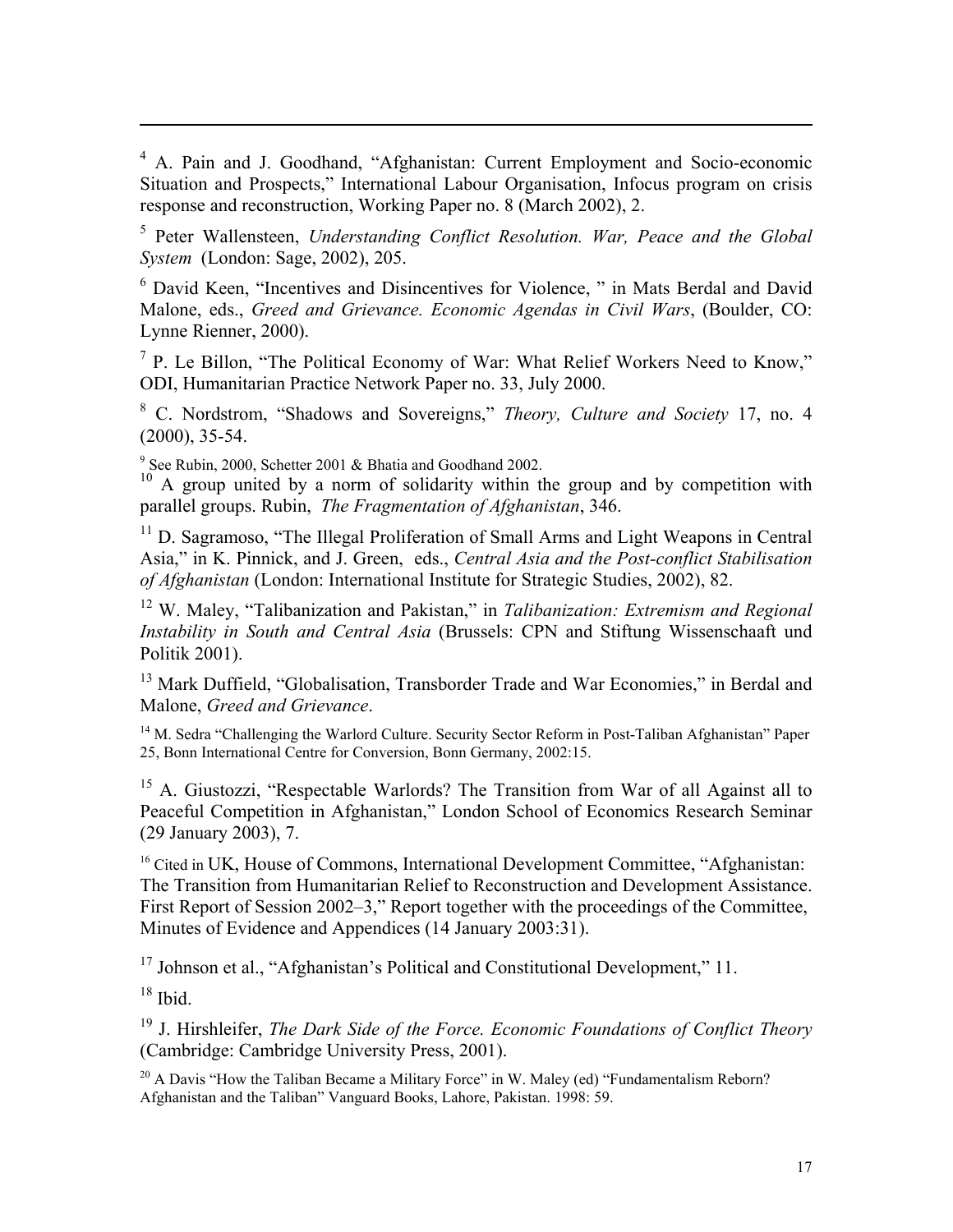$21$  UNODC, "The Opium Economy in Afghanistan. An International Problem" (United Nations, New York, 2003).

 $22$  Mansfield, "The Economic Superiority of Illicit Drug Production: Myth and Reality," Paper presented at the international conference on "Alternative Development in Drug Control and Cooperation," Feldafing, Germany (August 2001).

23 UNODC, "Afghanistan, Strategic Study no. 9. Opium Poppy Cultivation in a Changing Policy Environment. Farmers' Intentions for 2002/3"UNODC, Kabul, Afghanistan, May, 2003).

24 Rashid, "How the Taliban Became a Political Force," in Maley, ed., *Fundamentalism Reborn?* 72-89.

25 M. Chingono, *The State, Violence and Development: The Political Economy of War in Mozambique, 1975–1992* (Aldershot: Avebury, 1996).

26 Goodhand, "From Holy War to Opium War? A Case Study of the Opium Economy in North Eastern Afghanistan," *Central Asian Survey* 19, no. 2 (2000), 265-280.

 $27$  D. Turtan, and P. Marsden, "Taking Refugees for a Ride? The Politics of Refugee Return to Afghanistan," Afghan Research and Evaluation Unit, Issues Paper Series, December 2002.

 $28$  One ha. of opium requires as much as 350 person days compared to 41 for wheat. Women play a central role in minimizing labor costs. They are involved in planting, weeding, thinning, lacing the capsules, collecting gum, clearing fields, breaking the capsules and removing seed, cleaning the seed, processing byproducts such as oil and soap. Mansfield, "Alternative Development in Afghanistan: the Failure of the Quid Pro Quo," 10. Children also play a vital role. Attendance of boys at *madrasas* drops considerably during the weeding and harvesting season. Finally reciprocal labor (known as *ashar*) by families and friends plays an important role.

29 Von der Schulenberg, "Peace in a Glasshouse."

30 UNODC, "Afghanistan, Strategic Study No. 9."

<sup>31</sup> Turton and Marsden, "Taking Refugees for a Ride?"

32 Duffield, *Global Governance and the New Wars. The Merging of Development and Security* (London: Zed Books, 2001).

 $33$  A disturbing example of the latter is the young children acting as porters crossing the border at Torkham between Pakistan and Afghanistan carrying a range of commodities from scrap metal to drugs.

<sup>34</sup> Schetter, "The Bazaar Economy of Afghanistan," 114.

35 Rashid, *Taliban. Islam, Oil*, 118.

<sup>36</sup> Nordstrom, "Shadows and Sovereigns," 37.

 $37$  Ibid.

 $\overline{a}$